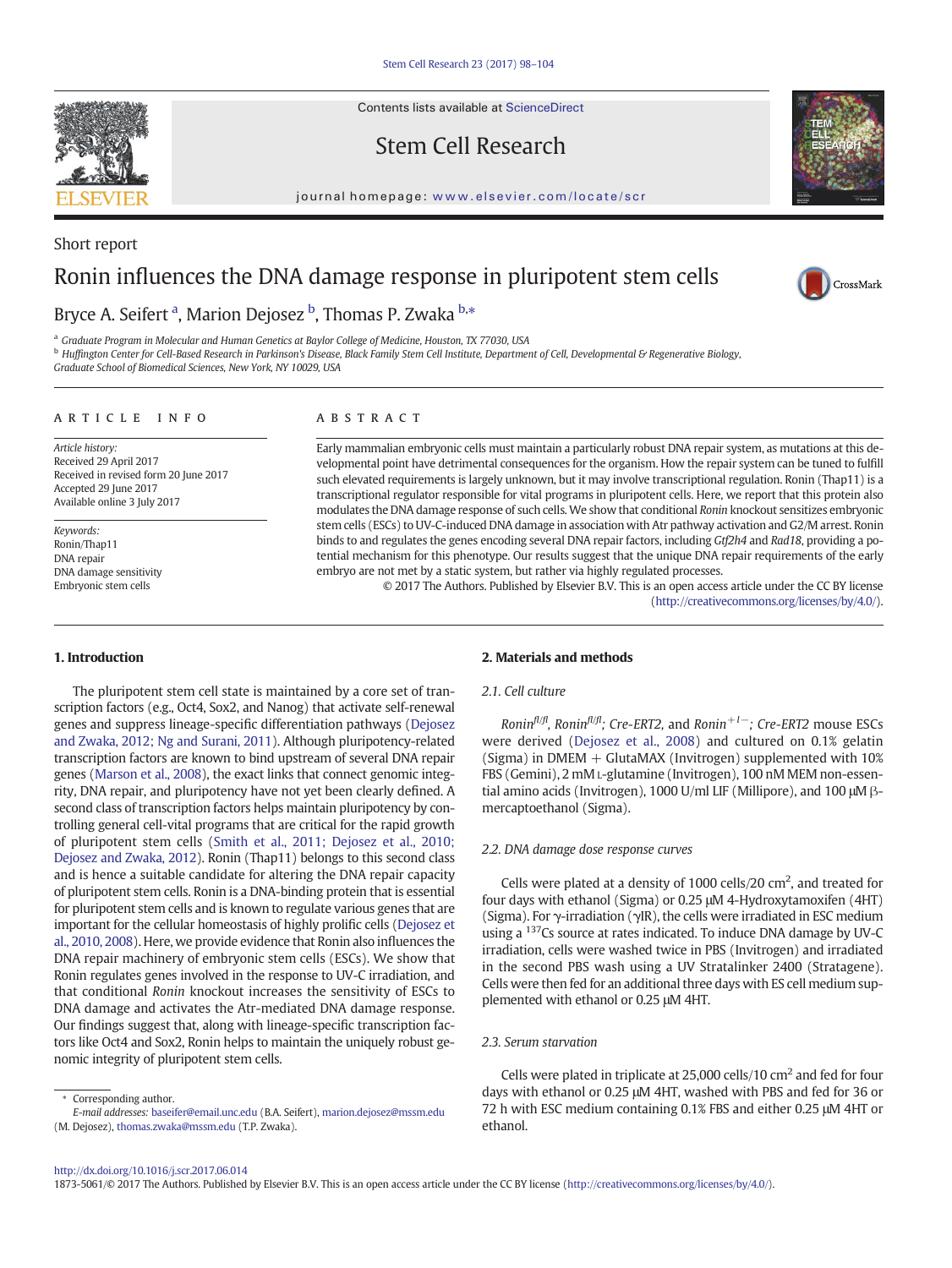#### 2.4. Colony and ViCell counting assays

For colony-counting assays, cells were washed in PBS, fixed in 2% PBS-buffered paraformaldehyde (Sigma), and stained with 3% Giemsa (Sigma). Colonies were counted and plotted relative to controls (mock-treated in PBS). For ViCell counting assays, cells were harvested by trypsinization and counted with a ViCell XR Cell Viability Analyzer (Beckman Coulter). Viable cells were plotted relative to untreated controls. Data indicate the mean  $\pm$  s.e.m. of at least three independent experiments. Statistics analysis included a two-way ANOVA.

#### 2.5. Neutral comet assay

Cells were plated at a density of 250,000 cells/20  $\text{cm}^2$  and fed for four days with ethanol or 0.25 μM 4HT. The medium was then changed to ES cell medium without ethanol or 4HT and the cells were γ-irradiated with 2.3 gy. Following 4 or 6 h of recovery time, the cells were harvested and kept on ice. For 0 h controls, the untreated controls were split and one set of cells was γ-irradiated in PBS and placed on ice immediately to inhibit repair. The neutral comet assay was then conducted according to manufacturer instructions (Trevigen, Inc.) Comet pictures were taken using an Axioplan 2 microscope (Carl Zeiss, Inc.) and a CoolSNAP $_{HO}$  CCD camera (Photometrics) using Universal Imaging Metavue 6.1r1 software (Molecular Devices, LLC). Comets were analyzed with CometScore Freeware v1.5 (TriTek Corp.). Tail Moments were measured as the product of the DNA fluorescence in the tail and the distance between the means of the head and the means of the head and tail fluorescence ([Olive and](#page-6-0) [Banáth, 1993](#page-6-0)). Shown are the data from one representative experiment out of three independent experiments. Statistical analysis included a Kolmogorov-Smirnov test which measures the difference in distribution of all Tail Moments rather than the median Tail Moment. At least 150 comets were analyzed per condition in each experiment.

#### 2.6. Western blots

To detect Cre-mediated Ronin knockout, cells were plated at a density of 250,000 cells/20 cm2 and fed for four days with ES cell medium supplemented with ethanol or 0.25 μM 4HT. To detect protein expression after UV-C treatment, cells were plated at a density of 1.1  $\times$  10<sup>6</sup> cells/60 cm<sup>2</sup>, fed as above for four days, and UV-C irradiated with 12 J/m<sup>2</sup>. Cells were harvested by trypsinization, washed with PBS and whole-cell protein extracts were prepared and Western blots performed as described previously [\(Dejosez et al., 2010\)](#page-5-0). Antibodies used were: Ronin/Thap11 (BD Biosciences), α-Tubulin (Sigma), p-Chk1 (Ser345, Cell Signaling Technology), Chk1 (Cell Signaling Technology), p-p53 (hSer15/mSer18, Abcam), p53 (Leica Biosystems), Anti-Rabbit IgG HRP Conjugate (Promega), and Anti-Mouse IgG HRP Conjugate (Promega). Signal intensities were quantified with the Image J software.

#### 2.7. Flow cytometry of BrdU labeled cells

Cells were plated with a density of 300,000 cells/60  $\text{cm}^2$  and fed with ESC medium supplemented with ethanol or 0.25 μM 4HT for four days. The cells were washed twice with PBS and treated with 12 J/m<sup>2</sup> UV-C irradiation in the second PBS wash and allowed to recover in ESC medium for 9 h before they were pulse-labeled with BrdU as described by [Savatier et al. \(2002\)](#page-6-0).  $1-1.5 \times 10^6$  cells were fixed in 70% ethanol and stained with an anti-BrdU antibody (BD Biosciences) and propidium iodide (Sigma) [\(Savatier et al., 2002](#page-6-0)). Cells were subjected to flow cytometry with an LSRFortessa (BD Biosciences) and analyzed with FlowJo software (Tree Star, Inc.). Values indicate the mean  $\pm$  s.e.m. of three independent experiments. Statistical analysis included a three-way ANOVA.

#### 2.8. Bioinformatics analysis

Ronin targets with a known biological function were filtered for those falling within the GO term: Response to DNA damage stimulus (GO: 0006974) using PERL scripts. Binomial distribution analysis was conducted in Excel (Microsoft, Inc.).

#### 2.9. Microarray

RNA was isolated with the RNeasy Mini Kit (Qiagen) according to the manufacturer's instructions and subsequently hybridized to an Affymetrix array (Microarray Core Facility at Baylor College of Medicine). The array data were normalized and analyzed using Array Star software (DNA Star, Inc.).

#### 2.10. ChIP-qPCR

Chromatin immunoprecipitation was conducted as described previously [\(Dejosez et al., 2010](#page-5-0)) with polyclonal rabbit anti-Ronin G4275 antiserum and rabbit G4275 preimmune serum. For verification of Ronin binding sites by qPCR, 2 μl of each ChIP product were used in triplicate reactions using Sybr Green PCR Master Mix (Applied Biosystems) in a final volume of 25 μl in the presence of 0.2 μM of each oligo (see Supplementary Table 1). Reactions were run on a 7900 Real-Time PCR system using standard reaction conditions (Applied Biosystems). qPCR was conducted on triplicate ChIP samples and normalized to input DNA. Values indicate the mean  $\pm$  s.d.

#### 2.11. qRT-PCR

RNA was isolated with the RNeasy Mini Kit (Qiagen) and 1 μg was reverse-transcribed into cDNA using the ImProm-II Reverse Transcription System (Promega). For each qRT-PCR reaction, 2 μl of cDNA were used in triplicate reactions using Sybr Green PCR Master Mix (Applied Biosystems) in a final volume of 25 μl in the presence of 0.2 μM of each oligo (see Supplementary Table 1). Reactions were run on a 7900 Real-Time PCR system using standard reaction conditions (Applied Biosystems). Data were analyzed using  $2^{-\Delta\Delta Ct}$  for quantification of mRNA levels (i.e. normalization to β-Actin internal controls and subsequent normalization to EtOH-treated controls for each cell line). These normalized values for Ronin<sup>fl/fl</sup>; Cre-ERT2 ESCs were then plotted relative to Ronin<sup> $f$  $/f$ </sup> controls for each day of 4HT treatment. Values indicate the mean  $\pm$  s.e.m. of three independent experiments. Statistical analysis included a two-way ANOVA followed by an unpaired Student's t-test.

#### 2.12. statistics

All statistics were conducted using SPSS software (IBM Corp.) or Excel (Microsoft Corp.)

#### 3. Results

#### 3.1. Ronin targets nucleotide excision repair and DNA damage genes

We examined Ronin ([Dejosez et al., 2010](#page-5-0)) and Oct4 Chip-Seq data [\(Marson et al., 2008](#page-6-0)) from mouse ESCs to chart their DNA repair gene repertoires. We found that genes belonging to the gene ontology (GO) categories for "response to DNA damage stimulus" (GO:0006974) were enriched for the binding of Ronin ( $P = 0.0009$ ) and Oct4 ( $P = 0.003$ ) [\(Fig. 1A](#page-2-0)). Only four of these genes (Prpf19, Brca1, Rad51, and Rad18) are bound by both Ronin and Oct4, suggesting that the level of co-regulation between those two factors is low. Interestingly, the Ronin-bound genes fell into several broader DNA repair related categories, including homologous recombination repair (Brca1 and Rad51), nucleotide excision repair (Gtf2h4 and Ercc1), post-replication repair (Rad18 and Wrnip1), and the DNA damage checkpoint (Claspin and Rad1). Genes in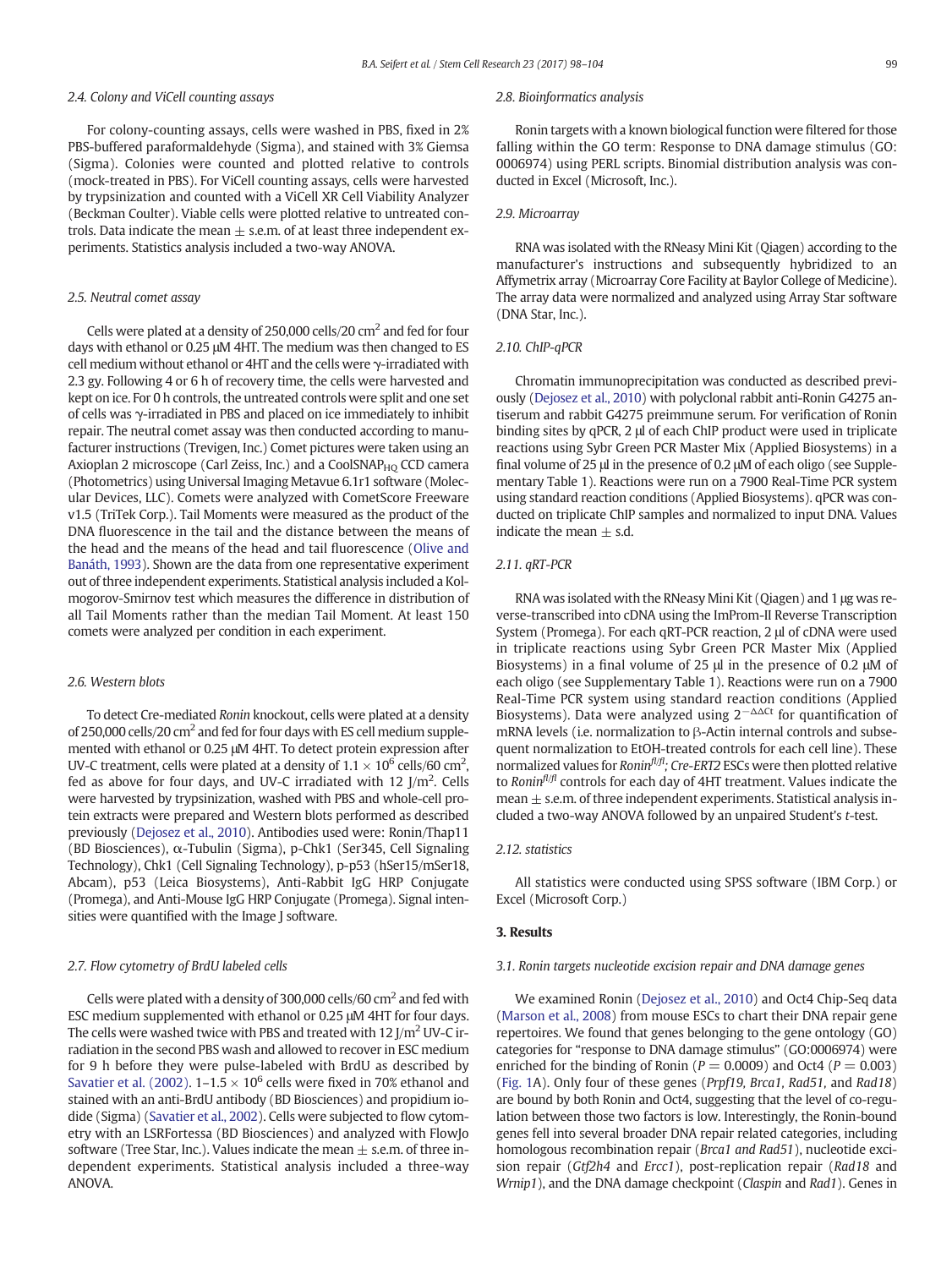<span id="page-2-0"></span>

cofactor HCF-1) according to our ChIP-Seq data (Fig. 1B, adapted from [Dejosez et al., 2010\)](#page-5-0) and validated Ronin binding to these genes by ChIP-PCR (Fig. 1C). Gtf2h4 is known to contribute to nucleotide excision repair by removing helix-distorting lesions that block DNA replication, whereas Rad18 and Wrnip1 physically interact with each other and respond to arrested replication forks ([Marinoni et al., 1997; Tateishi et al.,](#page-5-0) [2003; Yoshimura et al., 2009](#page-5-0)). Therefore, all three genes lie in DNA repair pathways that respond to similar genotoxic stresses.

#### 3.2. Ronin is critical for the expression of Gtf2h4 and Rad18

To test whether the binding of Ronin to DNA repair genes is associated with their transcriptional regulation, we used Ronin $f^{f/f}$  control and Ronin $f^{f/f}$ ; Cre-ERT2 ESCs to conditionally delete Ronin with 4hydroxytamoxifen (4HT). Cells were treated for four days and complete knockout of the Ronin protein was confirmed by western blot (Supplementary Fig. S1A). Using the same knockout strategy, gene expression was profiled by microarray analyses on days 1.5, 3, and 6 by comparing 4HT treated control cells with Ronin - knockout cells [\(Fig. 2](#page-3-0)A). Our results indicated that, while overall gene expression changes were mild, some of the DNA repair genes that are bound by Ronin (Fig. 1B, C), including  $Gt/2h4$  ( $P < 0.05$ ), Rad18 and Wrnip were indeed downregulated upon Ronin knockout. qRT-PCR experiments validated reduced expression of Gtf2h4 and Rad18 in the absence of Ronin. In contrast, Wrnip1 was not significantly downregulated, suggesting that Ronin is not a major regulator of Wrnip1 expression [\(Fig. 2B](#page-3-0)). Notably, the level of Oct4 and other pluripotency related factors ([Li and Belmonte, 2017](#page-5-0)) were not altered by Ronin knockout [\(Fig. 2B](#page-3-0), Supplementary Table 2), indicating that the observed decrease in expression of these DNA repair genes was not a secondary consequence of differentiation.

#### 3.3. Ronin knockout increases sensitivity to ionizing and UV-C irradiation

As Ronin knockout reduced the transcription of genes involved in nucleotide excision repair and replication fork stalling, we next investigated the effects of Ronin loss on the DNA damage response in ESCs. We used ionizing radiation (γIR) to induce double-strand breaks and UV-C irradiation to cause DNA helix-distorting lesions that arrest DNA replication [\(Eppink et al., 2011; Mladenov and Iliakis, 2011](#page-5-0)) (see Supplementary Fig. S1B for experimental outline). Interestingly, Ronin loss increased sensitivity to γIR and UV-C ([Fig. 3A](#page-4-0)), while DNA damage-independent serum starvation-induced cellular stress [\(Brooks, 1976; Joza et al.,](#page-5-0) [2001\)](#page-5-0) and Cre recombinase-induced genotoxic stress [\(Loonstra et al.,](#page-5-0) [2001\)](#page-5-0), had no effect on Ronin-knockout cells (Supplementary Fig. S2). Consistent with this observation, the repair of the γIR induced double strand breaks measured in neutral comet assays [\(Banath et al., 2009](#page-5-0)) was impaired in Ronin-knockout cells compared with control cells 6 h after irradiation ([Fig. 3B](#page-4-0), C and Supplementary Fig. S3). Together, our results indicate that Ronin knockout increases the cellular sensitivity to DNA damage that induces helix-distorting lesions and double-strand breaks.

### 3.4. Ronin knockout increases Atr-dependent DNA damage checkpoint activation and G2/M arrest after DNA damage

Although failure of the nucleotide excision system may account for the increased DNA damage sensitivity of Ronin-knockout ESCs, we speculated that other systems could be responsible as well. It is known that stalled replication forks resulting from UV-C damage and other genotoxins activate a DNA damage checkpoint that involves Atr kinase and Chk1 [\(Eppink et al., 2011; Heffernan et al., 2002; Liu et al., 2000](#page-5-0)). Hence, Ronin-depleted cells could be unable to properly engage the DNA damage checkpoint, or they could fail to recover stalled replication forks [\(Eppink et al., 2011; Heffernan et al., 2002; Liu et al., 2000\)](#page-5-0). Thus, we first assessed the extent of DNA damage checkpoint activation by examining Chk1 phosphorylation at serine 345 ([Niida et al., 2007\)](#page-6-0). We

Fig. 1. Ronin and Oct4 bind upstream regions of DNA repair genes. (A) Binomial distribution analysis indicating enrichment for DNA repair genes among Ronin targets ( $P =$ 0.00086893) and Oct4 targets ( $P = 0.003479746$ ). (B) ChIP-seq data indicating binding of Ronin and Hcf-1 at the promoter regions of Gtf2h4, Wrnip1, Rad18, and Ronin (C) ChIPqPCR analysis of Ronin-binding sites upstream of Gtf2h4, Wrnip1, Rad18, Ronin and a nonbinding site (NBS) as negative control. Values indicate the mean  $\pm$  s.d. of triplicate samples.

Ronin

**NBS** 

these categories are important in the response to replication fork arrest and removal of DNA damage, such as that induced by UV-C exposure or ionizing irradiation. Importantly, gene knockout studies revealed that the response to replication fork arrest and removal of DNA damage that leads to this arrest is particularly relevant in ESCs and early embryogenesis [\(Chini and Chen, 2003; Tateishi et al., 2003](#page-5-0)). We focused on a few of these DNA repair genes that were bound by Ronin (and its essential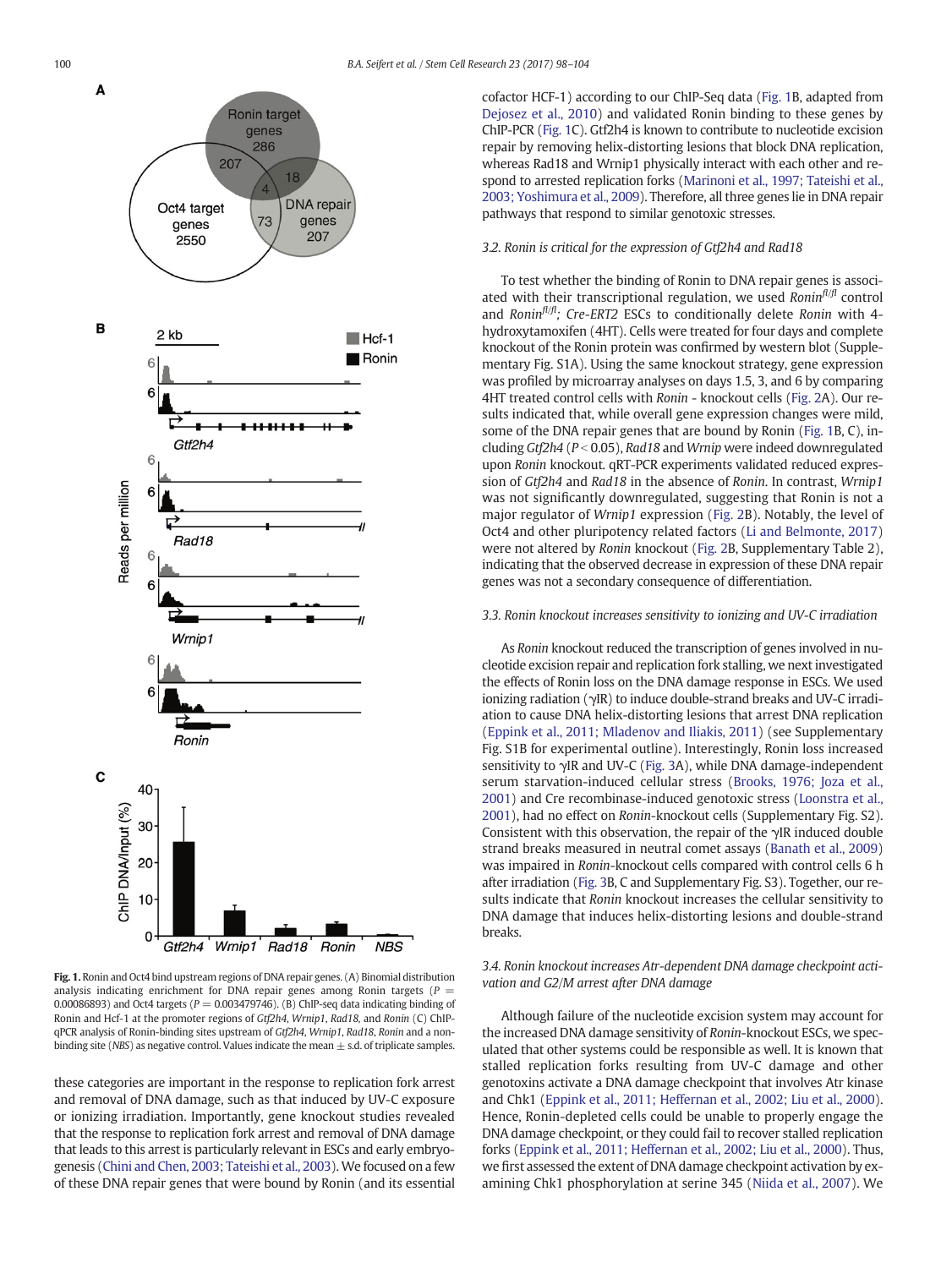<span id="page-3-0"></span>

**Fig. 2.** Ronin loss causes misregulation of Ronin DNA repair target genes. (A) Microarray data from days 1.5, 3, and 6 of 4HT treatment for *Ronin<sup>n fig</sup>l* and Ronin<sup>n/if</sup>, Cre-ERT2 ESCs. Green boxes indicate Ronin-bound DNA repair genes. (B) qRT-PCR of genes on days after induction of Ronin knockout as indicated. Shown are the relative expression changes between 4HT-treated Ronin<sup>fl/fl</sup> and Ronin<sup>fl/fl</sup>; Cre-ERT2 ESCs after normalization to ActB and respective normalization to ethanol-treated controls. Values indicate the mean  $\pm$  s.e.m. (n = 3). \*\*\*P < 0.001 \*\*P < 0.01. An unpaired Student's t-test was conducted after determination of significance by two-way ANOVA.

found that the levels of phosphorylated Chk1 were higher in Roninknockout cells than in control cells beginning at 1 h after UV-C damage [\(Fig. 4](#page-5-0)A, Supplementary Fig. S4). To further test the contribution of stalled replication forks, we looked at another Atr target, p53, which is phosphorylated in response to stalled replication forks ([Tibbetts et al.,](#page-6-0) [1999](#page-6-0)). As previously reported, both phosphorylated and basal p53 protein levels increased in response to UV-C damage ([Chao et al., 2000;](#page-5-0) [Corbet et al., 1999\)](#page-5-0). However, we found that the levels of serine 18 phosphorylated p53 did not differ between Ronin-knockout and control ESCs [\(Fig. 4A](#page-5-0), Supplementary Fig. S4), likely due to the increase in basal p53 levels in both conditions. Moreover, when we examined changes in the cell cycle, we observed that UV-C-exposed Ronin-knockout ESCs were more likely to be found in G2/M and less likely to be in S phase, compared to control cells ([Fig. 4B](#page-5-0), C). Together our results indicate that Ronin knockout was associated with a sustained and elevated DNA checkpoint activation as well as an increase of cells within G2/M after UV-C damage.

#### 4. Discussion

We herein use Ronin-knockout ESCs to show that Ronin adjusts the cellular DNA damage response of pluripotent cells to the more stringent needs of the early embryo. We report evidence suggesting that Ronin may exert its effects on the DNA repair capacity by transcriptionally regulating DNA repair genes. The important role of Ronin during early embryogenesis and the lethal phenotype associated with its knockout fit this model ([Dejosez et al., 2008\)](#page-5-0). DNA maintenance and repair are costly in terms of their energy requirements, biomass needs, and the number of involved proteins, which must be provided in a manner appropriate to other stringent needs of the early embryo [\(Dejosez et al., 2010; Vander](#page-5-0) [Heiden et al., 2009\)](#page-5-0). Not all cells require their DNA integrity to be so robustly maintained. For example, non-cycling cells have relatively low needs for DNA repair, and DNA damage is not as consequential. On the other hand, highly prolific cells, such as those of the embryo, have rapid and abbreviated cell cycles that increase their sensitivity to blocked DNA replication ([Bielas and Heddle, 2004; Harfouche and Martin, 2010;](#page-5-0) [Mandal et al., 2011; McKinnon, 2009](#page-5-0)). This weakness reflects a finely tuned balance of DNA repair, cell cycle arrest, and apoptosis [\(Corbet et](#page-5-0) [al., 1999; de Waard et al., 2008; Savatier et al., 2002; White and Dalton,](#page-5-0) [2005\)](#page-5-0). The results of our present study suggest that Ronin is part of this fine-tuning system, as its loss is specifically associated with particular aspects of DNA damage sensitivity. Indeed, as Ronin is expressed in oocytes ([Dejosez et al., 2008](#page-5-0)), our observation might extend to germ cells that have been shown to share the high levels of genomic integrity seen in ES cells ([Murphey et al., 2013](#page-6-0)).

Although our results suggest that Ronin directly impacts DNA repair through the transcriptional regulation of DNA repair genes, we further sought to determine how much the canonical pluripotency factors might contribute to the transcriptional regulation of DNA repair genes. Oct4 and Sox2 are known to bind upstream of the Gtf2h4 and Rad18 genes [\(Marson et al., 2008](#page-6-0)), yet the levels of Oct4 and Sox2 were not affected by Ronin knockout on transcriptional level in our microarray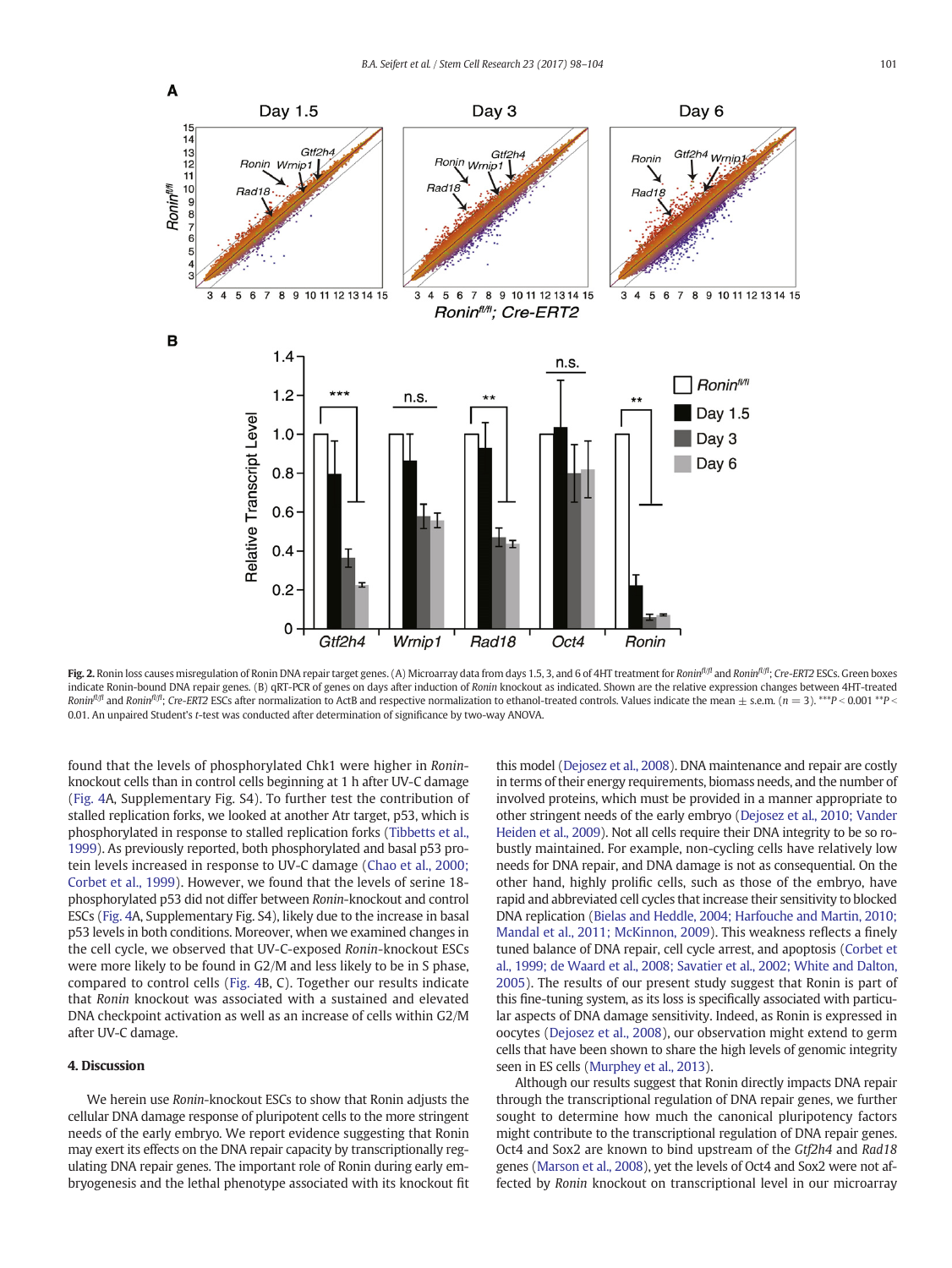<span id="page-4-0"></span>

Fig. 3. Conditional loss of Ronin increases ESC sensitivity to DNA damage and decreases the repair of double-strand breaks. (A) Ronin loss increases sensitivity to γIR (left) and UV-C irradiation (right). Percent survival was determined by counting the number of surviving colonies 3 days after damage. 4HT, 4HT-treated cells; EtOH, vehicle-treated cells. Values represent the mean  $\pm$  s.e.m. ( $n = 3$ ) (B) Ronin<sup> $n\theta$ , Cre-ERT2 ESCs were treated for 4 days with EtOH or 4HT to induce Ronin knockout before they were  $\gamma$ -irradiated with 2.3 gy and</sup> allowed to recover to assess DNA damage in comet assays. Shown are representative comets at 6 h after γIR. Scale bar = 50 μm. (C) Quantification of comet assays as in (B) to assess remaining DNA damage in untreated cells (0 Gy), and cells allowed to recover for 0, 4, or 6 h after γIR. 173 comets were assessed for each condition. Shown are the results for one of three independent experiments. \*\*\*P < 0.001, comparing 4HT-(Ronin knockout) versus EtOH-treated (control) cells 6 h after irradiation as determined by Kolmogorov-Smirnov test.

analysis. This observation applies to other pluripotency related factors as well (Supplemental Table S2; [Li and Belmonte, 2017](#page-5-0)). Additionally, Nanog, Suz12 and Tcf3 are also known not to bind to Gtf2h4 or Rad18 [\(Dejosez et al., 2010\)](#page-5-0). While our results do not formally exclude the involvement of these or other factors, they support the notion that Ronin plays a decisive role in the transcriptional regulations of Rad18 and Gtf2h4. We previously proposed a model in which Ronin regulates its target genes by recruiting histone-modifying enzymes via an interaction with Hcf-1 [\(Dejosez et al., 2010, 2008\)](#page-5-0). Because Gtf2h4 and Rad18 are bound by Ronin and downregulated upon Ronin knockout, transcriptional regulation of Gtf2h4 and Rad18 could be mediated in part through this mechanism.

Stalled replication forks resulting from UV-C damage and other genotoxins are known to activate a DNA damage checkpoint that involves Atr and Chk1 ([Heffernan et al., 2002; Liu et al., 2000\)](#page-5-0). The increase in phospho-Chk1 in Ronin-knockout cells after UV-C damage may be explained by an increase in unrepaired damage and/or the inability of DNA replication to proceed past UV-C damage [\(Coin et al., 2007; Marinoni et](#page-5-0) [al., 1997; Tateishi et al., 2003\)](#page-5-0). Furthermore It is known that knockout of genes in ESCs that are involved in nucleotide excision repair (e.g. Xpc) leads to slowed S phase progression and G2/M arrest after UV-C damage [\(de Waard et al., 2008](#page-6-0)). Those observations are in line with our results in Ronin - knockout cells, suggesting that nucleotide excision repair defects contributed to the increased Chk1 phosphorylation and G2/M accumulation observed in our present study.

Ronin belongs to a unique protein family characterized by a highly conserved THAP DNA binding domain ([Roussigne et al., 2003](#page-6-0)). The Thap family proteins arose through a process called "molecular domestication," beginning from an ancient DNA transposon whose modern-day descendent is the P-element transposase ([Hammer et al., 2005\)](#page-5-0). As transposition of such elements involves DNA repair, we cannot exclude the possibility that Ronin in addition to its function as a transcriptional regulator [\(Dejosez et al., 2010; Sabogal et al., 2010](#page-5-0)) may play a more direct role in the DNA damage response [\(Weinert et al., 2005](#page-6-0)). Additionally, other Thap family members, including Thap5, have been suggested to play pro-apoptotic roles in the responses to UV-C irradiation and other sources of stress ([Balakrishnan et al., 2011, 2009\)](#page-5-0) and Thap9 was directly shown to have DNA nuclease activity, making this possibility even more likely [\(Majumdar et al., 2013](#page-5-0)).

#### 5. Conclusion

In summary, we show Ronin-knockout ESCs to exhibit reduced expression of factors that respond to UV-C damage, as well as increased phospho-Chk1 and G2/M arrest. Future work is warranted to examine whether Ronin performs comparable functions in other cell types. Given the significant differences between ESCs and somatic cells in terms of their DNA repair capacities, spontaneous mutation rates, and cell cycle structures, the insights gained here may not apply universally [\(Tichy, 2011\)](#page-6-0). However, we think that these findings could be relevant to other highly proliferative cell types, such as tumor cells.

#### Author contributions

BS and MD designed and performed experiments. TZ supervised all experiments and provided funding. BS, MD and TZ wrote the manuscript.

#### Conflict of interest

We report no conflict of interest in conducting the work within this manuscript.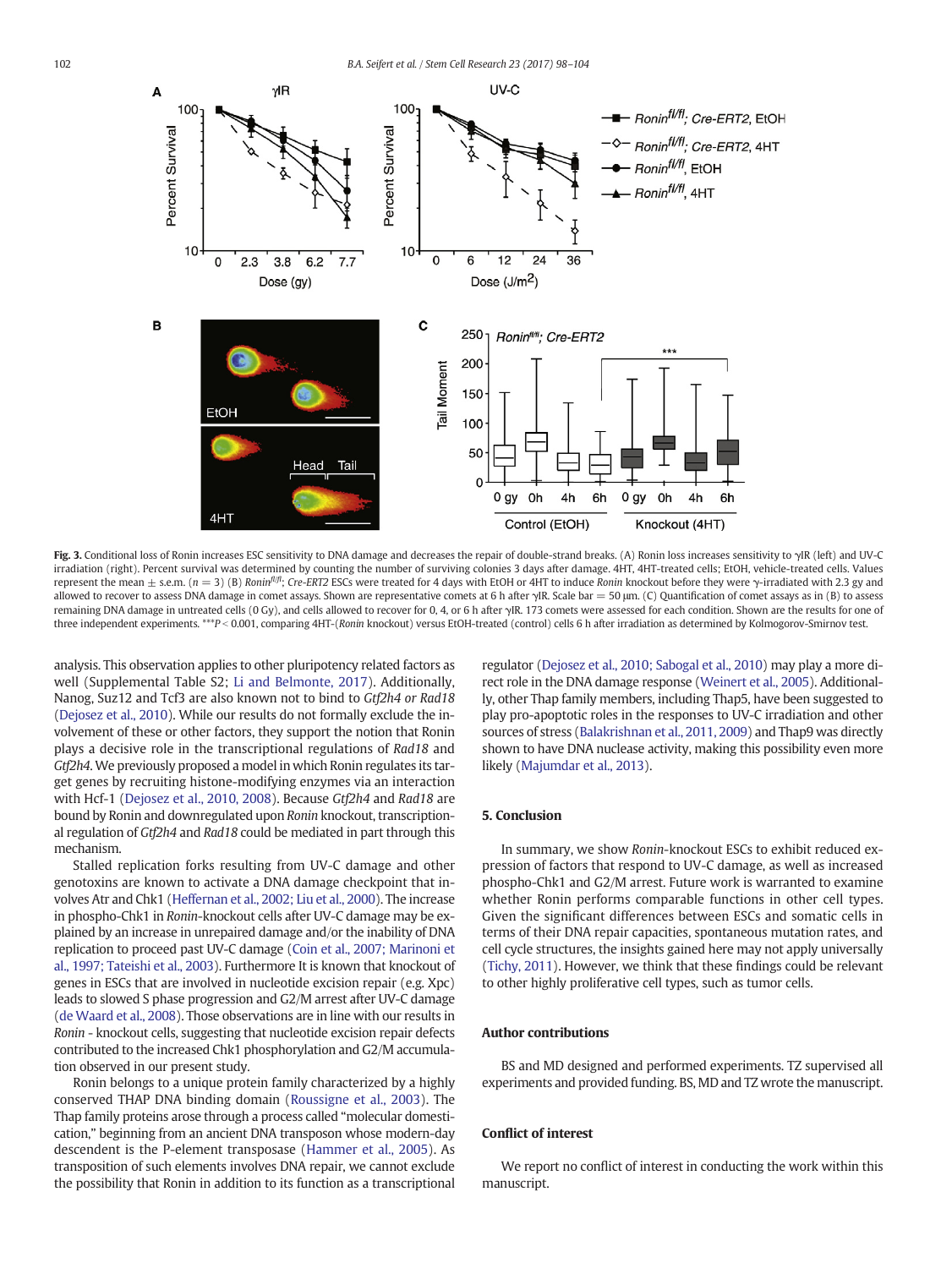<span id="page-5-0"></span>

B





Fig. 4. (A) After UV-C induced DNA damage, Ronin loss leads to increased phosphorylation of Chk1, but not of p53. Ronin<sup>fl/fl</sup>; Cre-ERT2 ESCs were treated for 4 days with EtOH as control or 4HT to induce Ronin knockout, irradiated with 12 J/m<sup>2</sup> UV-C and allowed to recover for 1, 5, or 9 h. Protein levels were detected by western blot. (–, unirradiated control; p-p53, phosphop53; p-Chk1, phospho-Chk1). Images are representative of three independent experiments. (B) Loss of Ronin increases G2/M arrest after UV-C irradiation. Shown are representative flow cytometric profiles of BrdU labeled unirradiated and UV-C irradiated cells after 9 h of recovery. (C) Quantification of cells in each cell cycle phase measured by flow cytometry as in 4B. Shown is the mean of 3 experiments each performed in triplicate  $\pm$  s.e.m. Statistically significant differences are indicated by asterisks when applicable. The significance was determined by two-tailed, paired t-test with  $^{**}P \le 0.01$  or  $^{****}P \le 0.0001$ .

#### Acknowledgements

This work was supported by the Huffington Foundation grant PD14- 03316, and National Institutes of Health grant R01 GM077442.

#### Appendix A. Supplementary data

Supplementary material

#### References

- Balakrishnan, M.P., Cilenti, L., Mashak, Z., Popat, P., Alnemri, E.S., Zervos, A.S., 2009. THAP5 is a human cardiac-specific inhibitor of cell cycle that is cleaved by the proapoptotic Omi/HtrA2 protease during cell death. Am. J. Physiol. Heart Circ. Physiol. 297: H643–H653. http://dx.doi.org/[10.1152/ajpheart.00234.2009.](http://dx.doi.org/10.1152/ajpheart.00234.2009)
- Balakrishnan, M.P., Cilenti, L., Ambivero, C., Goto, Y., Takata, M., Turkson, J., Li, X.S., Zervos, A.S., 2011. THAP5 is a DNA-binding transcriptional repressor that is regulated in melanoma cells during DNA damage-induced cell death. Biochem. Biophys. Res. Commun. 404:195–200. http://dx.doi.org/[10.1016/j.bbrc.2010.11.092](http://dx.doi.org/10.1016/j.bbrc.2010.11.092).
- Banath, J.P., Banuelos, C.A., Klokov, D., MacPhail, S.M., Lansdorp, P.M., Olive, P.L., 2009. [Ex](http://refhub.elsevier.com/S1873-5061(17)30122-8/rf0015)[planation for excessive DNA single-strand breaks and endogenous repair foci in plurip](http://refhub.elsevier.com/S1873-5061(17)30122-8/rf0015)[otent mouse embryonic stem cells. Exp. Cell Res. 315, 1505](http://refhub.elsevier.com/S1873-5061(17)30122-8/rf0015)–1520.
- Bielas, J.H., Heddle, J.A., 2004. Quiescent murine cells lack global genomic repair but are proficient in transcription-coupled repair. DNA Repair (Amst) 3:711–717. http://dx. doi.org[/10.1016/j.dnarep.2004.02.010.](http://dx.doi.org/10.1016/j.dnarep.2004.02.010)
- Brooks, R.F., 1976. Regulation of the fibroblast cell cycle by serum. Nature 260:248–250. http://dx.doi.org[/10.1038/260248a0](http://dx.doi.org/10.1038/260248a0) (Published online: 18 March 1976).
- Chao, C., Saito, S., Anderson, C.W., Appella, E., Xu, Y., 2000. Phosphorylation of murine p53 at ser-18 regulates the p53 responses to DNA damage. Proc. Natl. Acad. Sci. U. S. A. 97: 11936–11941. http://dx.doi.org/[10.1073/pnas.220252297](http://dx.doi.org/10.1073/pnas.220252297).
- Chini, C.C.S., Chen, J., 2003. [Human claspin is required for replication checkpoint control.](http://refhub.elsevier.com/S1873-5061(17)30122-8/rf0035) [J. Biol. Chem. 278, 30057](http://refhub.elsevier.com/S1873-5061(17)30122-8/rf0035)–30062.
- Coin, F., Oksenych, V., Egly, J.-M., 2007. Distinct roles for the XPB/p52 and XPD/p44 subcomplexes of TFIIH in damaged DNA opening during nucleotide excision repair. Mol. Cell 26:245–256. http://dx.doi.org[/10.1016/j.molcel.2007.03.009](http://dx.doi.org/10.1016/j.molcel.2007.03.009).
- Corbet, S.W., Clarke, A.R., Gledhill, S., Wyllie, A.H., 1999. P53-dependent and -independent links between DNA-damage, apoptosis and mutation frequency in ES cells. Oncogene 18:1537–1544. http://dx.doi.org/[10.1038/sj.onc.1202436.](http://dx.doi.org/10.1038/sj.onc.1202436)
- Dejosez, M., Zwaka, T.P., 2012. Pluripotency and nuclear reprogramming. Annu. Rev. Biochem. 81:737–765. http://dx.doi.org[/10.1146/annurev-biochem-052709-104948](http://dx.doi.org/10.1146/annurev-biochem-052709-104948).
- Dejosez, M., Krumenacker, J.S., Zitur, L.J., Passeri, M., Chu, L.-F., Songyang, Z., Thomson, J.A., Zwaka, T.P., 2008. Ronin is essential for embryogenesis and the pluripotency of mouse embryonic stem cells. Cell 133:1162–1174. http://dx.doi.org/[10.1016/j.cell.2008.05.](http://dx.doi.org/10.1016/j.cell.2008.05.047) [047.](http://dx.doi.org/10.1016/j.cell.2008.05.047)
- Dejosez, M., Levine, S.S., Frampton, G.M., Whyte, W.A., Stratton, S.A., Barton, M.C., Gunaratne, P.H., Young, R.A., Zwaka, T.P., 2010. Ronin/Hcf-1 binds to a hyperconserved enhancer element and regulates genes involved in the growth of embryonic stem cells. Genes Dev. 24:1479–1484. http://dx.doi.org[/10.1101/gad.1935210.](http://dx.doi.org/10.1101/gad.1935210)
- Eppink, B., Tafel, A.A., Hanada, K., van Drunen, E., Hickson, I.D., Essers, J., Kanaar, R., 2011. The response of mammalian cells to UV-light reveals Rad54-dependent and independent pathways of homologous recombination. DNA Repair (Amst) 10:1095–1105. http://dx.doi.org[/10.1016/j.dnarep.2011.08.006](http://dx.doi.org/10.1016/j.dnarep.2011.08.006).
- Hammer, S.E., Strehl, S., Hagemann, S., 2005. Homologs of Drosophila P transposons were mobile in zebrafish but have been domesticated in a common ancestor of chicken and human. Mol. Biol. Evol. 22:833–844. http://dx.doi.org[/10.1093/molbev/msi068](http://dx.doi.org/10.1093/molbev/msi068).
- Harfouche, G., Martin, M.T., 2010. Response of normal stem cells to ionizing radiation: a balance between homeostasis and genomic stability. Mutat. Res. 704:167–174. http://dx.doi.org[/10.1016/j.mrrev.2010.01.007.](http://dx.doi.org/10.1016/j.mrrev.2010.01.007)
- Heffernan, T.P., Simpson, D.A., Frank, A.R., Heinloth, A.N., Paules, R.S., Cordeiro-Stone, M., Kaufmann, W.K., 2002. [An ATR- and Chk1-dependent S checkpoint inhibits replicon](http://refhub.elsevier.com/S1873-5061(17)30122-8/rf0080) [initiation following UVC-induced DNA damage. Mol. Cell. Biol. 22, 8552](http://refhub.elsevier.com/S1873-5061(17)30122-8/rf0080)–8561. Joza, N., Susin, S.A., Daugas, E., Stanford, W.L., Cho, S.K., Li, C.Y., Sasaki, T., Elia, A.J., Cheng,
- H.Y., Ravagnan, L., et al., 2001. [Essential role of the mitochondrial apoptosis-inducing](http://refhub.elsevier.com/S1873-5061(17)30122-8/rf0085) [factor in programmed cell death. Nature 410, 549](http://refhub.elsevier.com/S1873-5061(17)30122-8/rf0085)–554.
- Li, M., Belmonte, J.C., 2017. Ground rules of the pluripotency gene regulatory network. Nat. Rev. Genet. 18:180–191. http://dx.doi.org/[10.1038/nrg.2016.156.](http://dx.doi.org/10.1038/nrg.2016.156)
- Liu, Q., Guntuku, S., Cui, X.S., Matsuoka, S., Cortez, D., Tamai, K., Luo, G., Carattini-Rivera, S., DeMayo, F., Bradley, A., Donehower, L.A., Elledge, S.J., 2000. [Chk1 is an essential kinase](http://refhub.elsevier.com/S1873-5061(17)30122-8/rf0095) [that is regulated by Atr and required for the G\(2\)/M DNA damage checkpoint. Genes](http://refhub.elsevier.com/S1873-5061(17)30122-8/rf0095) [Dev. 14, 1448](http://refhub.elsevier.com/S1873-5061(17)30122-8/rf0095)–1459.
- Loonstra, A., Vooijs, M., Beverloo, H.B., Allak, B.A., van Drunen, E., Kanaar, R., Berns, A., Jonkers, J., 2001. Growth inhibition and DNA damage induced by Cre recombinase in mammalian cells. Proc. Natl. Acad. Sci. 98:9209–9214. http://dx.doi.org[/10.1073/](http://dx.doi.org/10.1073/pnas.161269798) [pnas.161269798](http://dx.doi.org/10.1073/pnas.161269798).
- Majumdar, S., Singh, A., Rio, D.C., 2013. The human THAP9 gene encodes an active P-element DNA transposase. Science 339:446–448. http://dx.doi.org[/10.1126/science.](http://dx.doi.org/10.1126/science.1231789) [1231789](http://dx.doi.org/10.1126/science.1231789).
- Mandal, P.K., Blanpain, C., Rossi, D.J., 2011. DNA damage response in adult stem cells: pathways and consequences. Nat. Rev. Mol. Cell Biol 12:198–202. http://dx.doi.org/[10.](http://dx.doi.org/10.1038/nrm3060) [1038/nrm3060.](http://dx.doi.org/10.1038/nrm3060)
- Marinoni, J.C., Roy, R., Vermeulen, W., Miniou, P., Lutz, Y., Weeda, G., Seroz, T., Gomez, D.M., Hoeijmakers, J.H., Egly, J.M., 1997. Cloning and characterization of p52, the